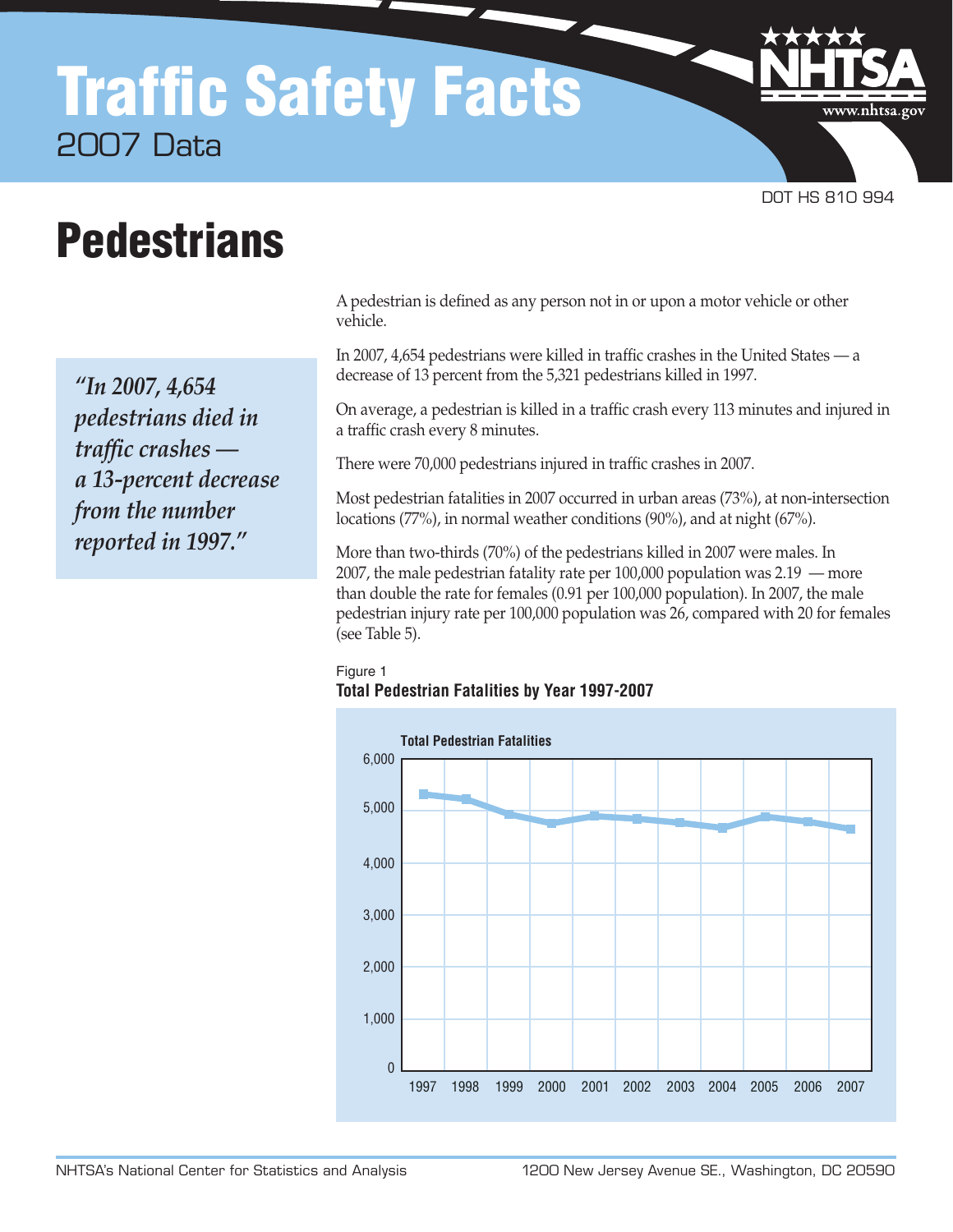# **Age**

Pedestrians (age 70+) accounted for 16 percent (721) of all pedestrian fatalities and an estimated 6 percent (4,000) of all pedestrians injured in 2007.

"In 2007, the fatality rate for pedestrians (age 70+) was 2.66 per 100,000 population – higher than for any other age group."

In 2007, one-fifth (20%) of all children between the ages of 5 and 9 who were killed in traffic crashes were pedestrians. Children age 15 and younger accounted for 8 percent of the pedestrian fatalities in 2007 and 23 percent of all pedestrians injured in traffic crashes.

|                          |                      |                            | <b>Percentage of</b>                        |
|--------------------------|----------------------|----------------------------|---------------------------------------------|
| <b>Age Group (Years)</b> | <b>Total Killed</b>  | <b>Pedestrians Killed</b>  | <b>Total Killed</b>                         |
| $<$ 5                    | 508                  | 106                        | 21                                          |
| $5-9$                    | 470                  | 93                         | 20                                          |
| $10 - 15$                | 1,044                | 155                        | 15                                          |
| $16 - 20$                | 5,338                | 287                        | $\overline{5}$                              |
| $21 - 24$                | 4,530                | 296                        | $\overline{7}$                              |
| $25 - 29$                | 3,932                | 341                        | $\overline{9}$                              |
| 30-34                    | 2,864                | 265                        | $\overline{9}$                              |
| 35-39                    | 3,022                | 354                        | 12                                          |
| $40 - 44$                | 3,060                | 400                        | 13                                          |
| 45-49                    | 3,261                | 469                        | 14                                          |
| 50-54                    | 2,869                | 447                        | 16                                          |
| 55-59                    | 2,384                | 306                        | 13                                          |
| 60-64                    | 1,717                | 188                        | 11                                          |
| 65-69                    | 1,334                | 182                        | 14                                          |
| 70-74                    | 1,268                | 200                        | 16                                          |
| 75-79                    | 1,247                | 192                        | 15                                          |
| $80 +$                   | 2,083                | 329                        | 16                                          |
| Unknown                  | 128                  | 44                         | 34                                          |
| <b>Total</b>             | 41,059               | 4,654                      | $\overline{11}$                             |
|                          |                      |                            | <b>Percentage of</b>                        |
| <b>Age Group (Years)</b> | <b>Total Injured</b> | <b>Pedestrians Injured</b> | <b>Total Injured</b>                        |
| $5$                      | 56,000               | 2,000                      | 4                                           |
| $5-9$                    | 65,000               | 5,000                      | $\overline{7}$                              |
| $10 - 15$                | 108,000              | 9,000                      | 8                                           |
| $16 - 20$                | 391,000              | 8,000                      | $\overline{2}$                              |
| $21 - 24$                | 267,000              | 6,000                      | $\overline{2}$                              |
| $25 - 29$                | 256,000              | 6,000                      | $\overline{2}$                              |
| 30-34                    | 214,000              | 4,000                      | $\overline{2}$                              |
| 35-39                    | 194,000              | 3,000                      | $\overline{2}$                              |
| 40-44                    | 182,000              | 5,000                      | 3                                           |
| 45-49                    | 192,000              | 6,000                      | $\overline{3}$                              |
| 50-54                    | 155,000              | 4,000                      | 3                                           |
| 55-59                    | 126,000              | 3,000                      | $\overline{2}$                              |
| 60-64                    | 89,000               | 2,000                      | $\overline{2}$                              |
| 65-69                    | 66,000               | 2,000                      | $\overline{c}$                              |
| 70-74                    | 47,000               | 1,000                      | $\overline{2}$                              |
| 75-79                    | 41,000               | 1,000                      | $\overline{3}$                              |
| $80+$                    |                      |                            |                                             |
| <b>Total</b>             | 42,000<br>2,491,000  | 2,000<br>70,000            | $\overline{5}$<br>$\overline{\overline{3}}$ |

| Table 1                                           |  |  |  |
|---------------------------------------------------|--|--|--|
| Pedestrians Killed and Injured by Age Group, 2007 |  |  |  |

The above numbers are not actual counts, but estimates of the actual counts. The estimates are calculated from data obtained from a nationally representative sample of crashes collected through NHTSA's General Estimates System (GES). Estimates should be rounded to the nearest 1,000.

Estimates less than 500 indicate that the sample size was too small to produce a meaningful estimate and should be rounded to 0.

*"In 2007, nearly onefifth of the children between the ages of 5 and 9 killed in traffic crashes were pedestrians."*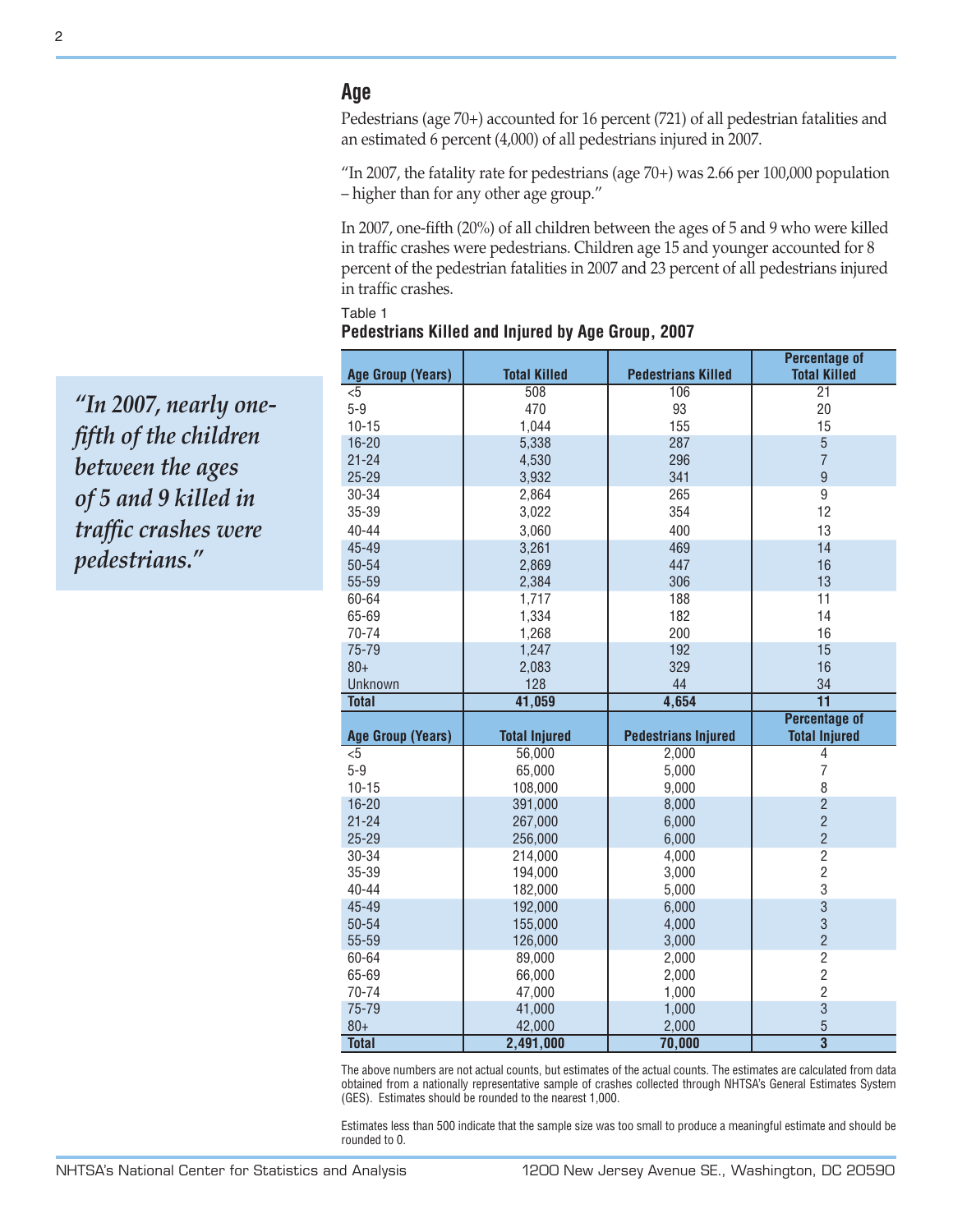# **Year Pedestrian Pedalcyclist Other Total**

**Nonoccupant Traffic Fatalities, 1997-2007**

Table 2

| 1997 | 5,321 | 814 | 153 | 6,288 |
|------|-------|-----|-----|-------|
| 1998 | 5,228 | 760 | 131 | 6,119 |
| 1999 | 4,939 | 754 | 149 | 5,842 |
| 2000 | 4,763 | 693 | 141 | 5,597 |
| 2001 | 4,901 | 732 | 123 | 5,756 |
| 2002 | 4,851 | 665 | 114 | 5,630 |
| 2003 | 4,774 | 629 | 140 | 5,543 |
| 2004 | 4,675 | 727 | 130 | 5,532 |
| 2005 | 4,892 | 786 | 186 | 5,864 |
| 2006 | 4,795 | 772 | 185 | 5,752 |
| 2007 | 4,654 | 698 | 152 | 5,504 |

Pedestrian fatalities accounted for 85 percent of all nonoccupant fatalities in 2007. The 698 pedalcyclist fatalities accounted for 13 percent, and the remaining 3 percent were skateboard riders, roller skaters, etc.

# **Time of Day and Day of Week**

Thirty-six percent of the 354 young (under age 16) pedestrian fatalities occurred in crashes between 3 p.m. and 7 p.m.

Nearly one-half (48%) of all pedestrian fatalities occurred on Friday, Saturday, and Sunday (16%, 17%, and 15%, respectively).

#### Figure 2 **Pedestrian Fatalities by Time of Day and Day of Week, 2007**



*"Thirty-six percent of all young (under age 16) pedestrian fatalities occurred between 3 and 7 p.m."* 

# **Important Safety Reminders**

- **n** Drivers are required to yield the right-of-way to pedestrians crossing streets in marked or unmarked crosswalks in most situations. Pedestrian need to be especially careful at intersections where the failure to yield right-of-way often occurs when drivers are turning onto another street and a pedestrian is in their path.
- $\blacksquare$  When possible, cross the street at a designated crosswalk. Always stop and look left, right, and left again before crossing. If a parked vehicle is blocking the view of the street, stop at the edge line of the vehicle and look around it before entering the street.
- **n** Increase visibility at night by carrying a flashlight when walking and by wearing retro-reflective clothing that helps to highlight body movement.
- It is much safer to walk on a sidewalk, but if you must walk in the street, walk facing traffic.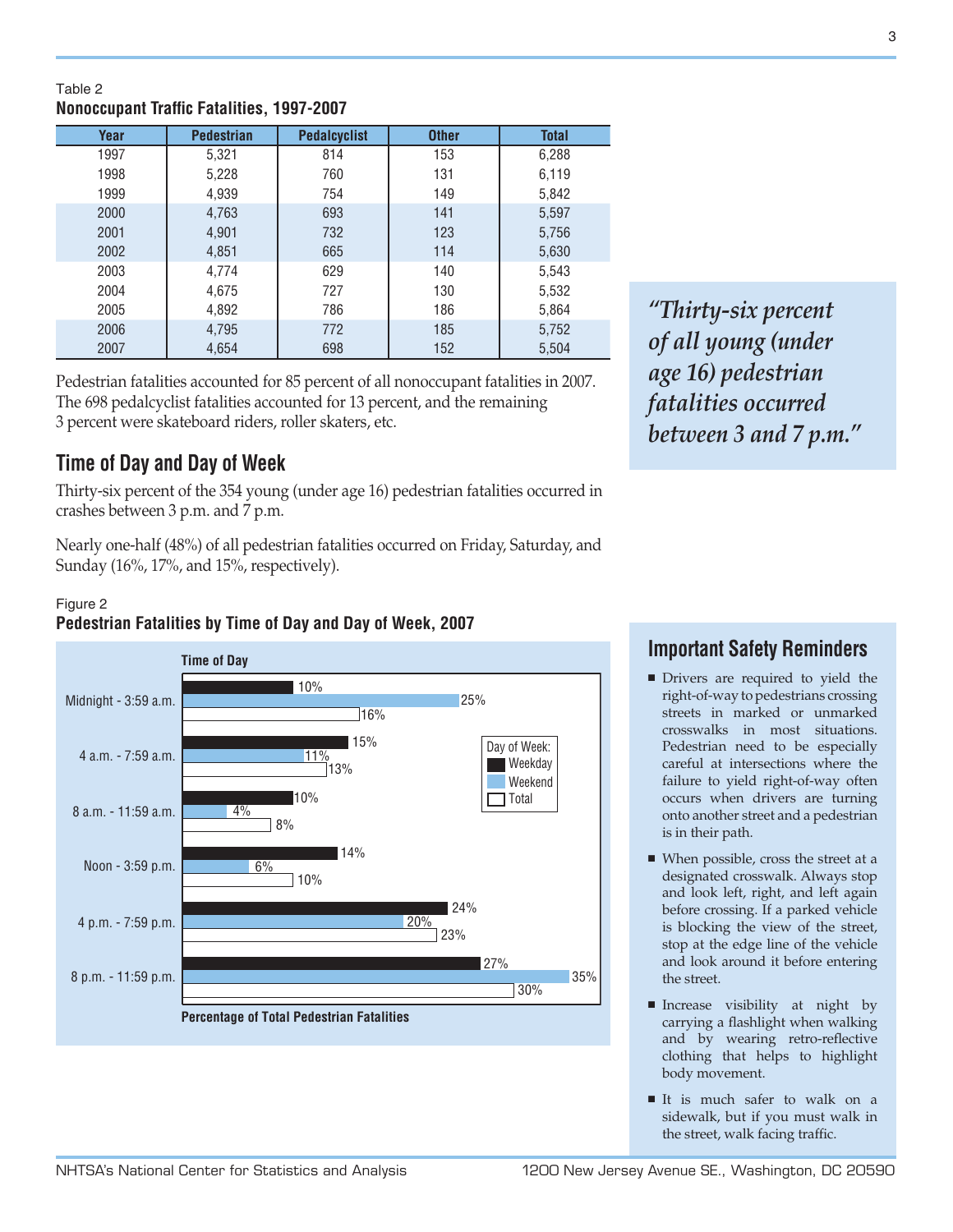*"Alcohol involvement — either for the driver or the pedestrian — was reported in 49 percent of all pedestrian fatalities."* 

# **Alcohol Involvement**

Alcohol involvement — either for the driver or for the pedestrian — was reported in 49 percent of the traffic crashes that resulted in pedestrian fatalities. Of the pedestrians involved, 35 percent had a blood alcohol concentration (BAC) of .08 grams per deciliter (g/dL) or higher. Of the drivers involved in fatal crashes, only 14 percent had a BAC of .08 g/dL or higher, less than one-half the rate for the pedestrians. In 6 percent of the crashes, both the driver and the pedestrian had a BAC of .08 g/dL or higher.

#### Table 3

#### **Alcohol Involvement in Fatal Pedestrian Crashes, 2007**

|                                                                                         | <b>No Driver</b><br><b>Alcohol</b><br><b>Involvement</b> |     |     | <b>Driver Alcohol</b><br>Involvement.<br>$BAC = .01-.07$ | <b>Driver Alcohol</b><br>Involvement.<br>$BAC = .08+$ |     | <b>Total</b> |      |
|-----------------------------------------------------------------------------------------|----------------------------------------------------------|-----|-----|----------------------------------------------------------|-------------------------------------------------------|-----|--------------|------|
| No Pedestrian<br>Alcohol<br>Involvement                                                 | 51%                                                      |     |     | 3%                                                       | 7%                                                    |     | 2.775        | 61%  |
| <b>Pedestrian Alcohol</b><br>Involvement.<br>$BAC .01 - .07 g/dL$                       | 3%                                                       |     |     | $0\%$<br>1%                                              |                                                       |     | 198          | 4%   |
| <b>Pedestrian Alcohol</b><br>Involvement,<br>$\mathsf{BAC} \geq .08$ g/dL or<br>Greater | 27%                                                      |     |     | 2%                                                       | 6%                                                    |     | 1.605        | 35%  |
| <b>Total</b>                                                                            | 3.694                                                    | 81% | 240 | 5%                                                       | 644                                                   | 14% | 4.578        | 100% |

**Note:** The alcohol levels in this table are determined using the alcohol levels of the involved pedestrian fatalities and all the involved drivers (fatality and other)

#### Table 4 **Alcohol Involvement for Pedestrians Killed in Fatal Crashes by Age, 1997 and 2007**

|           |                   |            | 1997           |            |            | 2007              |            |            |            |            |
|-----------|-------------------|------------|----------------|------------|------------|-------------------|------------|------------|------------|------------|
| Age       | <b>Number of</b>  | % With BAC | % With BAC     | % With BAC | % With BAC | <b>Number of</b>  | % With BAC | % With BAC | % With BAC | % With BAC |
| (Years)   | <b>Fatalities</b> | $=.00$     | $=.01-.07$     | $=.08+$    | $=.01+$    | <b>Fatalities</b> | $=.00$     | $=.01-.07$ | $=.08+$    | $=.01+$    |
| $16 - 20$ | 301               |            |                | 25         | 29         | 287               | 69         | 5          | 26         | 31         |
| $21 - 24$ | 253               | 48         |                | 45         | 52         | 296               | 43         | 5          | 51         | 57         |
| 25-34     | 762               | 41         |                | 55         | 59         | 606               | 45         | 5          | 51         | 55         |
| $35 - 44$ | 932               | 43         |                | 53         | 57         | 754               | 47         | 6          | 47         | 53         |
| 45-54     | 700               | 55         | 5              | 40         | 45         | 916               | 47         | 4          | 49         | 53         |
| 55-64     | 499               | 68         | $\overline{4}$ | 28         | 32         | 494               | 66         | 4          | 30         | 34         |
| 65-74     | 507               | 82         | <sub>n</sub>   | 15         | 18         | 382               | 80         | 4          | 16         | 20         |
| 75-84     | 465               | 91         |                | 6          |            | 387               | 89         |            | Ω          | 11         |
| $85 +$    | 202               | 92         | 3              | 5          |            | 134               | 90         | 5          | 5          | 10         |
| Total*    | 4,621             | 61         |                | 35         | 39         | 4,256             | 58         | 5          | 37         | 42         |

\*Excludes pedestrians under 16 years old and pedestrians of unknown age.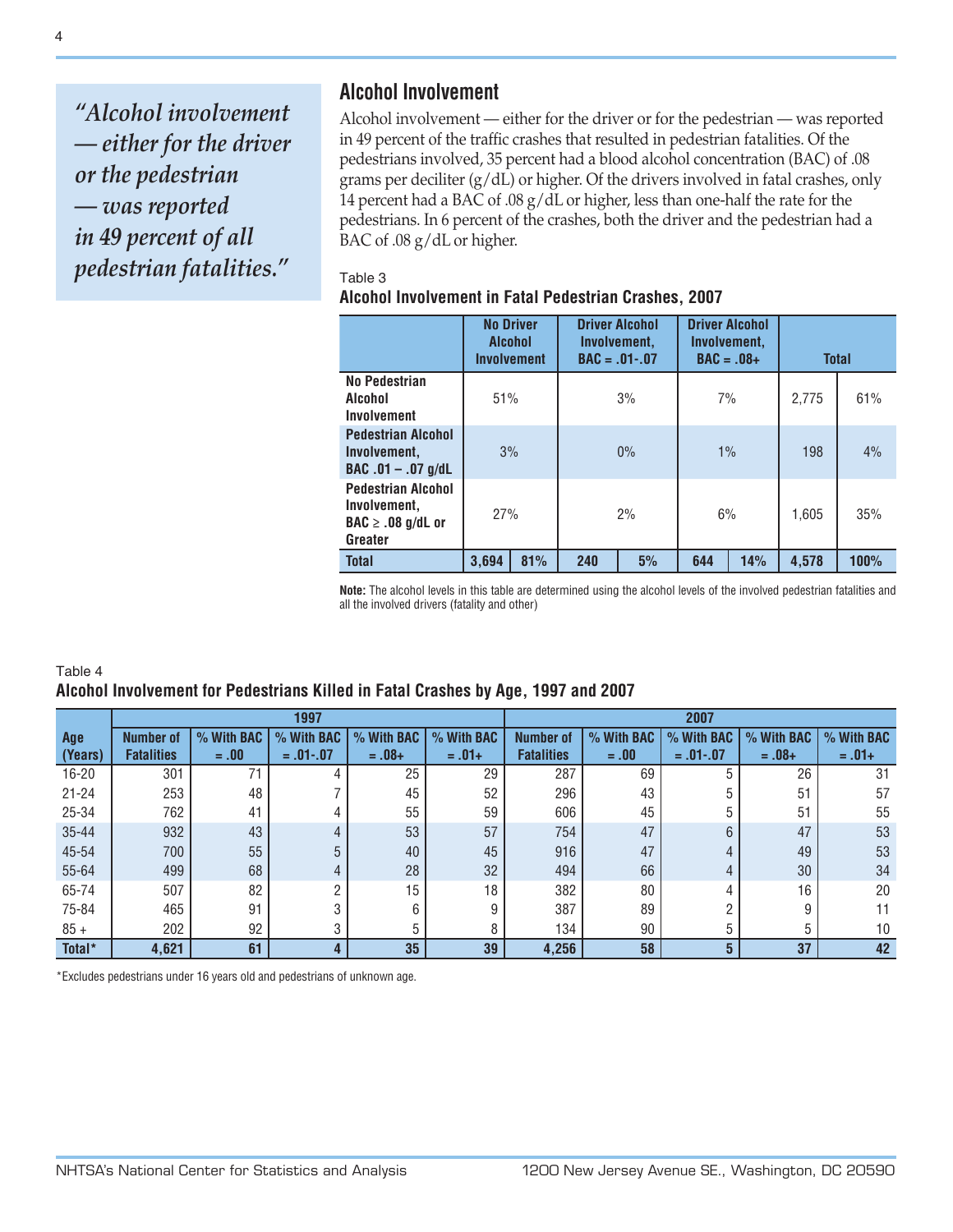### Table 5 **Pedestrians Killed and Injured and Fatality and Injury Rates by Age and Sex, 2007**

|              | <b>Male</b>    |                                  |                          |                | <b>Female</b>                    |                          |                | <b>Total</b>                     |                          |  |
|--------------|----------------|----------------------------------|--------------------------|----------------|----------------------------------|--------------------------|----------------|----------------------------------|--------------------------|--|
| Age          | <b>Killed</b>  | <b>Population</b><br>(thousands) | <b>Fatality</b><br>Rate* | <b>Killed</b>  | <b>Population</b><br>(thousands) | <b>Fatality</b><br>Rate* | Killed**       | <b>Population</b><br>(thousands) | <b>Fatality</b><br>Rate* |  |
| (Years)      |                |                                  |                          |                |                                  |                          |                |                                  |                          |  |
| $5$          | 62             | 10,603                           | 0.58                     | 44             | 10,121                           | 0.43                     | 106            | 20,724                           | 0.51                     |  |
| $5 - 9$      | 59             | 10,149                           | 0.58                     | 34             | 9,701                            | 0.35                     | 93             | 19,850                           | 0.47                     |  |
| $10 - 15$    | 99             | 12,582                           | 0.79                     | 56             | 11,997                           | 0.47                     | 155            | 24,579                           | 0.63                     |  |
| $16 - 20$    | 204            | 10,966                           | 1.86                     | 83             | 10,411                           | 0.80                     | 287            | 21,378                           | 1.34                     |  |
| $21 - 24$    | 229            | 8,711                            | 2.63                     | 67             | 8,152                            | 0.82                     | 296            | 16,863                           | 1.76                     |  |
| $25 - 34$    | 449            | 20,683                           | 2.17                     | 157            | 19,908                           | 0.79                     | 606            | 40,591                           | 1.49                     |  |
| $35 - 44$    | 552            | 21,619                           | 2.55                     | 202            | 21,543                           | 0.94                     | 754            | 43,161                           | 1.75                     |  |
| 45-54        | 667            | 21,595                           | 3.09                     | 249            | 22,280                           | 1.12                     | 916            | 43,875                           | 2.09                     |  |
| 55-64        | 344            | 15,775                           | 2.18                     | 150            | 16,937                           | 0.89                     | 494            | 32,712                           | 1.51                     |  |
| 65-74        | 253            | 8,887                            | 2.85                     | 129            | 10,465                           | 1.23                     | 382            | 19,352                           | 1.97                     |  |
| 75-84        | 217            | 5,313                            | 4.08                     | 170            | 7,711                            | 2.20                     | 387            | 13,024                           | 2.97                     |  |
| $85 +$       | 84             | 1,777                            | 4.73                     | 50             | 3,735                            | 1.34                     | 134            | 5,512                            | 2.43                     |  |
| Unknown      | 40             | $\Omega$                         | $\overline{0}$           | 4              | $\overline{0}$                   | $\mathbf{0}$             | 44             | $\Omega$                         | $\overline{0}$           |  |
| <b>Total</b> | 3,259          | 148,659                          | 2.19                     | 1,395          | 152,962                          | 0.91                     | 4,654          | 301,621                          | $\overline{1.54}$        |  |
|              |                | <b>Male</b>                      |                          |                | <b>Female</b>                    |                          |                | <b>Total</b>                     |                          |  |
| Age          |                | <b>Population</b>                |                          |                | <b>Population</b>                |                          |                | <b>Population</b>                |                          |  |
| (Years)      | <b>Injured</b> | (thousands)                      | <b>Injury Rate*</b>      | <b>Injured</b> | (thousands)                      | <b>Injury Rate*</b>      | <b>Injured</b> | (thousands)                      | <b>Injury Rate*</b>      |  |
| $5$          | 1,000          | 10,603                           | 12                       | 1,000          | 10,121                           | 9                        | 2,000          | 20,724                           | 10                       |  |
| $5-9$        | 3,000          | 10,149                           | 32                       | 2,000          | 9,701                            | 17                       | 5,000          | 19,850                           | 25                       |  |
| $10 - 15$    | 4,000          | 12,582                           | 33                       | 5,000          | 11,997                           | 40                       | 9,000          | 24,579                           | 37                       |  |
| $16 - 20$    | 3,000          | 10,966                           | 27                       | 5,000          | 10,411                           | 50                       | 8,000          | 21,378                           | 38                       |  |
| $21 - 24$    | 3,000          | 8,711                            | 39                       | 3,000          | 8,152                            | 34                       | 6,000          | 16,863                           | 37                       |  |
| 25-34        | 7,000          | 20,683                           | 33                       | 3,000          | 19,908                           | 17                       | 10,000         | 40,591                           | 25                       |  |
| $35 - 44$    | 5,000          | 21,619                           | 21                       | 4,000          | 21,543                           | 17                       | 8,000          | 43,161                           | 19                       |  |
| 45-54        | 7,000          | 21,595                           | 30                       | 3,000          | 22,280                           | 15                       | 10,000         | 43,875                           | 23                       |  |
| 55-64        | 3,000          | 15,775                           | 18                       | 2,000          | 16,937                           | 14                       | 5,000          | 32,712                           | 16                       |  |
| 65-74        | 2,000          | 8,887                            | 17                       | 1,000          | 10,465                           | 12                       | 3,000          | 19,352                           | 14                       |  |
| 75-84        | 2,000          | 5,313                            | 34                       | 1,000          | 7,711                            | 15                       | 3,000          | 13,024                           | 23                       |  |
| $85 +$       | $\overline{0}$ | 1,777                            | 13                       | 0              | 3,735                            | $\overline{7}$           | $\mathbf{0}$   | 5,512                            | 9                        |  |
| <b>Total</b> | 39,000         | 148,659                          | 26                       | 31,000         | 152,962                          | 20                       | 70,000         | 301,621                          | $\overline{23}$          |  |

\* Rate per 100,000 population

\*\* Includes 44 fatalities of unknown sex

**Note:** Injuries fewer than 500 are rounded to zero.

Totals may not equal sum of components due to independent rounding. **Source:** Population - Bureau of the Census projections

# **For more information:**

Information on traffic fatalities is available from the National Center for Statistics and Analysis, NVS-424, 1200 New Jersey Avenue SE., Washington, DC 20590. NCSA can be contacted at 800-934-8517. Fax messages should be sent to 202-366-7078. General information on highway traffic safety can be accessed by Internet users at www.nhtsa.gov/portal/site/nhtsa/ncsa. To report a safety-related problem or to inquire about motor vehicle safety information, contact the Vehicle Safety Hotline at 888- 327-4236.

Other fact sheets available from the National Center for Statistics and Analysis are *Overview, Alcohol, African American, Bicyclists and Other Cyclists (formerly titled Pedalcyclists), Children, Hispanic, Large Trucks, Motorcycles, Occupant Protection, Older Population, Race and Ethnicity, Rural/Urban Comparisons, School Transportation-Related Crashes, Speeding, State Alcohol Estimates, State Traffic Data, and Young Drivers.* Detailed data on motor vehicle traffic crashes are published annually in *Traffic Safety Facts: A Compilation of Motor Vehicle Crash Data from the Fatality Analysis Reporting System and the General Estimates System.* The fact sheets and annual Traffic Safety Facts report can be accessed online at www-nrd.nhtsa.dot.gov/CATS.